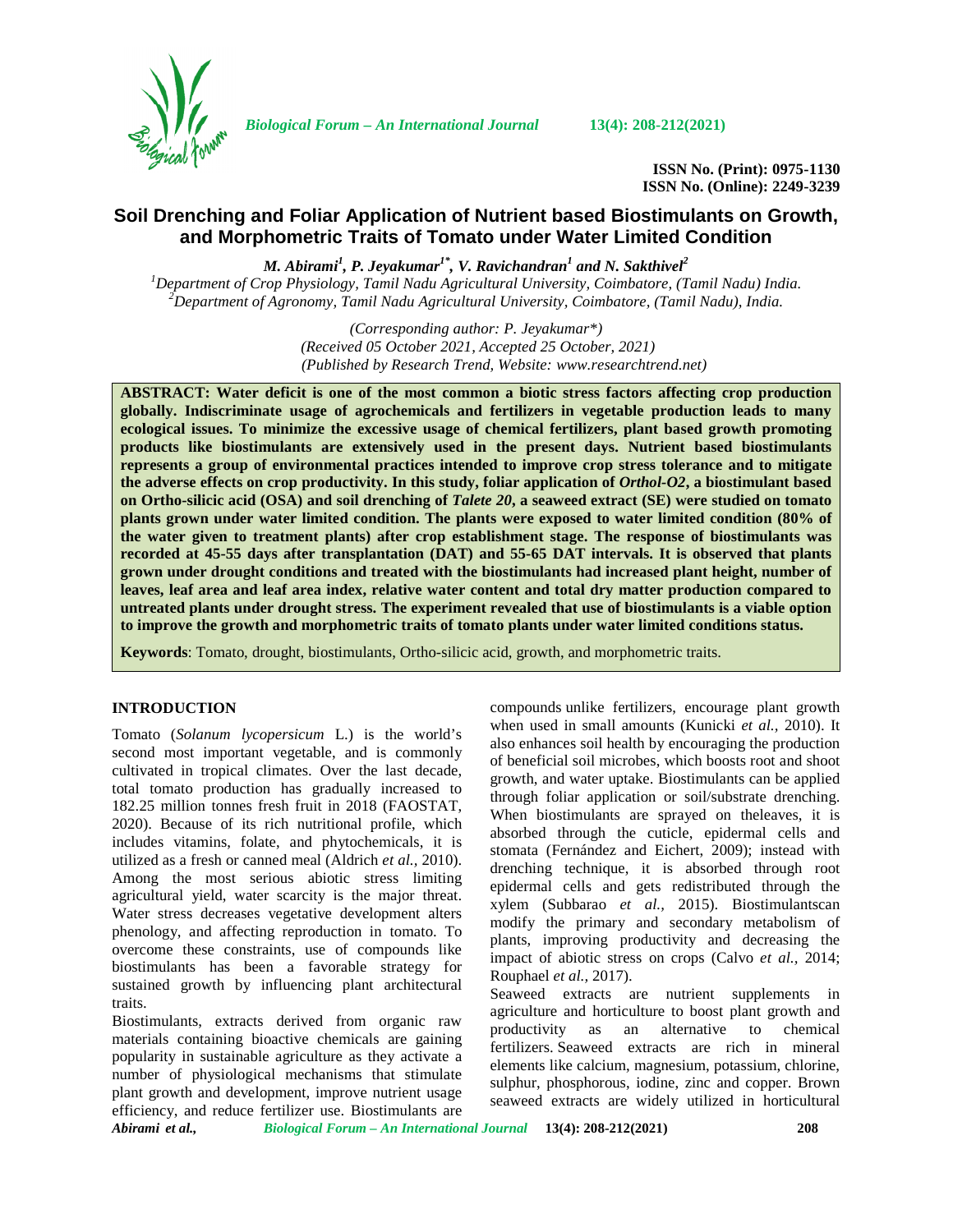crops for their plant growth-promoting properties as well as for improving crop tolerance to abiotic stresses including salt, high temperatures, nutrient shortage, and drought (Battacharyya *et al.,* 2015).

Silicon (Si), the second most common element in the earth's crust, is typically found in the form of complex silicates or metasilicates. It catalyses numerous biochemical activities inside plants as silicic acid, whereas polymerized silicic acid integrates securely into the structural materials and offers mechanical strength, as well as acting as a physical barrier against insect pest and disease infestation. In most crops, silicon (Si) is efficient in alleviating both abiotic and biotic stresses (Yoshida, 1975). Despite the fact that numerous publications on the utilization of seaweed extract and silicon in plant culture are accessible, there has been little study on drought studies. This study assesses the effects of nutrient based biostimulants to improve plant growth in terms of different architectural traits, under water limited condition.

## **MATERIALS AND METHODS**

The field experiment was conducted in field no. 75, Eastern Block Farm, Tamil Nadu Agricultural University (TNAU), Coimbatore, which is being located at 11°N latitude and 77°E longitude at an altitude of 426.7 m above mean sea level. Basal application was done before transplanting and plant protection measures were carried out as per the recommendations of TNAU Crop Production Guide. At the time of transplanting, clayey loam soil of experimental field had pH 8.6, EC 0.31dS/m, nitrogen  $(N)$ -199 kg ha<sup>-1</sup>, phosphorus (P)-23 kg ha<sup>-1</sup> and by us potassium  $(K)$ -927 kg ha<sup>-1</sup>. During the experimental 1 duration, the crop was given the fertilizer in 50:250:100 kg ha<sup>-1</sup> in three splits, full phosphorous and potassium To assess along with one-third nitrogen as basal dose and remaining nitrogen in two splits after 30 DAT and 45DAT.

Twenty one day old seedling of tomato hybrid Shivam were transplanted in randomized block design in the month of July 2021 to study the effect of soil drenching or foliar application of Seaweed extract (*Talete 20*) and Ortho-silicic acid (*Orthol-O2*) respectively, at different tomato fruit developmental stages (45-55 DAT and 55- 65 DAT). *Talete 20* was applied in different doses @ 5L  $ha^{-1}$  of four applications and 10L  $ha^{-1}$ of two applications. *Orthol-O2* was given as foliar [spray@0.1%](mailto:spray@0.1%) and 0.5% of one application. There were six treatments in the experiment *viz.,* T1: 100% water (Control), T2: 80 % water (Treatment control), T3: 80% water +  $Talete$  20 - 5L ha<sup>-1</sup> (soil drenching), T4: 80% water + *Talete 20*- 10L ha<sup>-1</sup> (soil drenching), T5: 80% water + *Orthol-O2*- 0.1% (foliar spray), T6: 80% water + *Orthol-O2* - 0.5% (foliar spray). Drought was imposed at crop establishment stage (i.e. after transplanting shock) and continued till harvest. Irrigation water was calculated using V-notch

equipment, through which drought was imposed for 80% irrigation treatments. As tomato crop water depth is 50mm, to reach 50mm of water depth water is allowed for 3 minutes at speed  $2.5L$  sec<sup>-1</sup> (calculated using LMNO engineering, research and software, Ltd) in control plot (100% irrigation) whereas, in treatment plots (80% irrigation)water is allowed only for 2.4 minutes at same speed. Commercially available bio stimulants namely, *Talete 20* (Seaweed extracts)and *Orthol-O2* (Ortho-silicic acid) were used for this study. Plant height was measured from ground level to tip of the top most leaf and denoted in centimeter (cm). Numbers of leaves were determined by counting the leaves from the base to tip of the plant in each replication and the mean value expressed in numbers. Leaf samples collected from each replication were cleaned well and inserted into leaf area meter (LICOR, Model LI 3000) and leaf area was measured. The value was expressed as  $cm<sup>2</sup>$  per plant. The leaf area index of the plant was computed as per the procedure suggested by (Williams, 1946) by using the following formula

$$
LAI = \frac{\text{Total leaf area of the plant}}{\text{Ground area occupied by the plant (spacing)}}
$$

Specific leaf weight of the samples were computed according to Nelson and Schweitzer (1988) by using the formula,

$$
SLW = \frac{Leaf \, dry \, weight}{Leaf \, area}
$$

The value was expressed as  $mg/cm^2$ .

The Relative Water Content (RWC) was estimated according to Barrs and Weatherly (1962) and calculated by using following formula and expressed as per cent.

 $RWC = [(Fresh weight - Dry weight)/(Turgid weight -$ Dry weight)]  $\times$  100

To assess the total dry matter production, plants were pulled out from the field and roots were washed to get rid of soil. The plant samples were dried in a shade place and kept in an oven for 48 hours at 80°C. The value was expressed as  $g$  plant<sup>-1</sup>. The recorded data were subjected to Analysis of Variance and DMRT (Duncan, 1955) at  $P = 0.05$  was used to compare treatment means.

#### **RESULTS AND DISCUSSION**

Plant height is one of the important architectural traits which are highly correlated with biomass production and yield potential. From the Fig. 1a, we could conclude that under water limited condition there is significant reduction in plant height when compared to control. Reduced plant height might be due to reduction in cell turgor causing reduced cell division and cell elongation. Biostimulant *Talete* 20 - 10L ha<sup>-1</sup> and *Orthol-O2* - 0.5% showed significant increase in plant height compared to all treatments in both the intervals. Our results are in accordance with Taha *et al.,* (2020); El-Gamal *et al.* (2020); Ibrahim *et al.,* (2018). Increased plant height under biostimulants might be due to their

*Abirami et al., Biological Forum – An International Journal* **13(4): 208-212(2021) 209**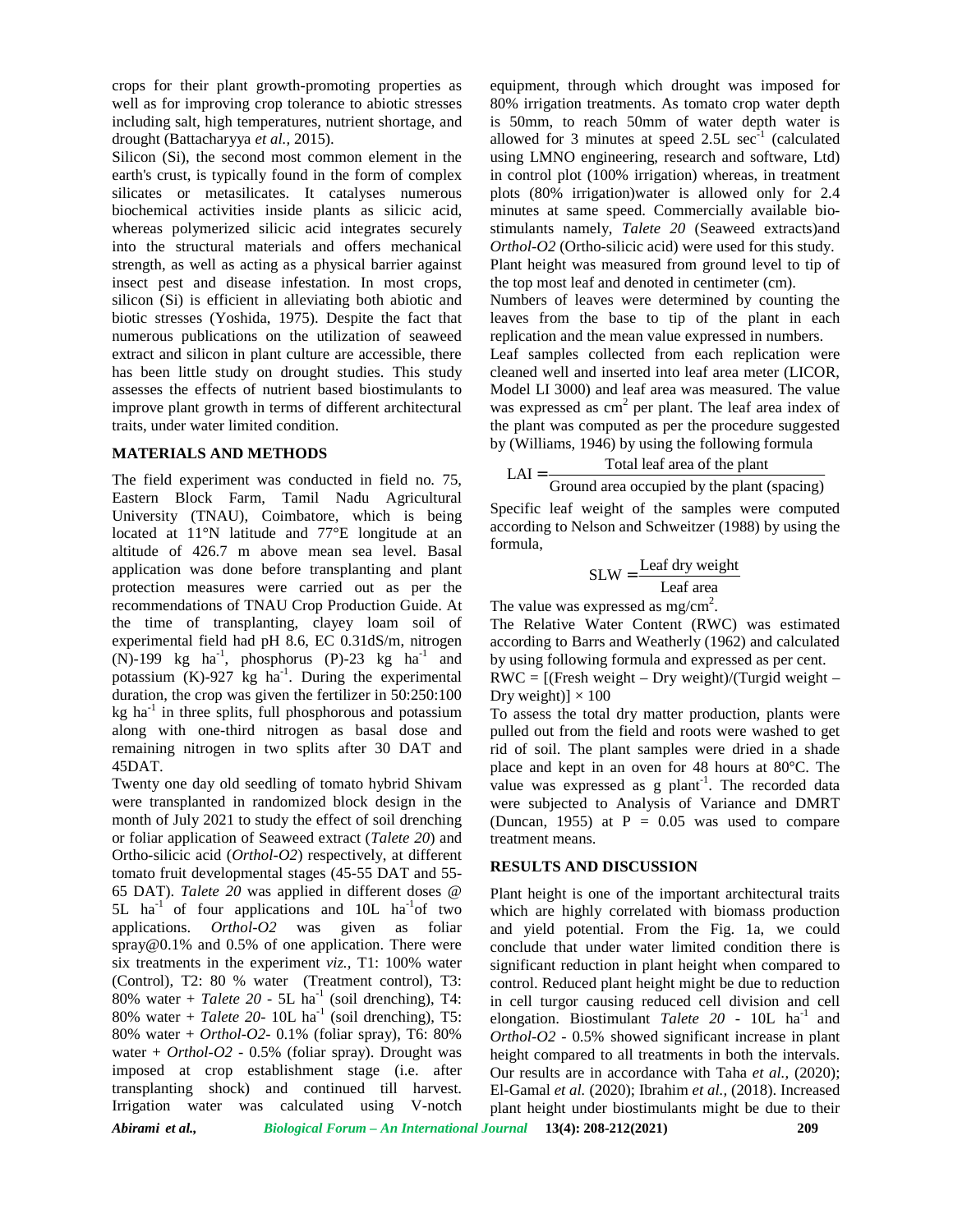influence on cell metabolism and improved nutrient uptake.

Leaves are the source tissue for the photosynthesis to take place;increase in number of leaves increases carbon accumulation which directly contributing to crop yield. From the Fig. 1b, we could observe that under water limited condition there is reduction in leaf numbers which might be due to reduced due to altered cell turgor resulting in reduced cell division and cell elongation. The maximum number of leaves was observed in *Talete 20* - 10 L ha-1 and *Orthol-O2* - 0.5% at both the interval when compared to treatment control. There was an increase in number of leaves by

10.8% and 9.56% due to *Talete 20* - 10 L ha<sup>-1</sup> and *Orthol-O2* - 0.5% in 55-65 DAT intervals. The presence of growth-promoting substances in seaweed extract, such as macro and micro nutrient contributed for increasing the number of leaves under drought stress through maintenance of plant water status and silicon like compounds might modify C: N: P stoichiometry, thereby increasing use efficiency of these nutrients which directly contributes to increased leaf number. The observations in the present study are in corroboration with the findings of El-Gamal *et al.,* (2020); Mansori *et al.,* (2015).



**Fig. 1.** Effect of biostimulants on (a) Plant height, and (b) Number of leaves under water deficit condition. Each value is the mean of four replicates. Mean values with the same letter are not significantly different at P=0.05 by DMRT. (T1:100% water (Control); T2: 80% water (Treatment control); T3: 80% water + *Talete 20* - 5L ha<sup>-1</sup>; T4: 80% water + *Talete 20* - 10L ha<sup>-1</sup>; T5: 80 % water + *Orthol-O2* - 0.1%; T6: 80% water + *Orthol-O2* - 0.5%)

Leaf area and leaf area index (LAI) are the primary variables that affect net photosynthesis and total dry matter production of the plants. This indicates the amount of leaf area produced per unit of land area. In our present study, under water limited condition there is reduction in leaf area and leaf area index. Results from Fig. 2. disclosed that application of biostimulants *Talete*  $20 - 10$  L ha<sup>-1</sup> and *Orthol-O2* - 0.5% showed increased leaf area and leaf area index in both the intervals of observation. The results are in accordance with findings of Asgharipour and Masapour, (2016) as silicon foliar spray under water deficit condition showed positive interaction of leaf area index. Biostimulants improved the plant nutritional status, as a result of increased allocation of assimilates for leaf development, resulting in higher leaf weight values or leaf area (Porter, 1989).



**Fig. 2.** Effect of biostimulants on (a) Leaf area, (b) Leaf area index under drought stress. Each value is the mean of four replicates. Mean values with the same letter are not significantly different at P=0.05 by DMRT. (T1:100% water (Control); T2: 80% water (Treatment control); T3: 80% water + *Talete 20* - 5L ha<sup>-1</sup>; T4: 80% water + *Talete 20* - 10L ha<sup>-1</sup>; T5: 80% water + *Orthol-O2* - 0.1%; T6: 80% water + *Orthol-O2* - 0.5%)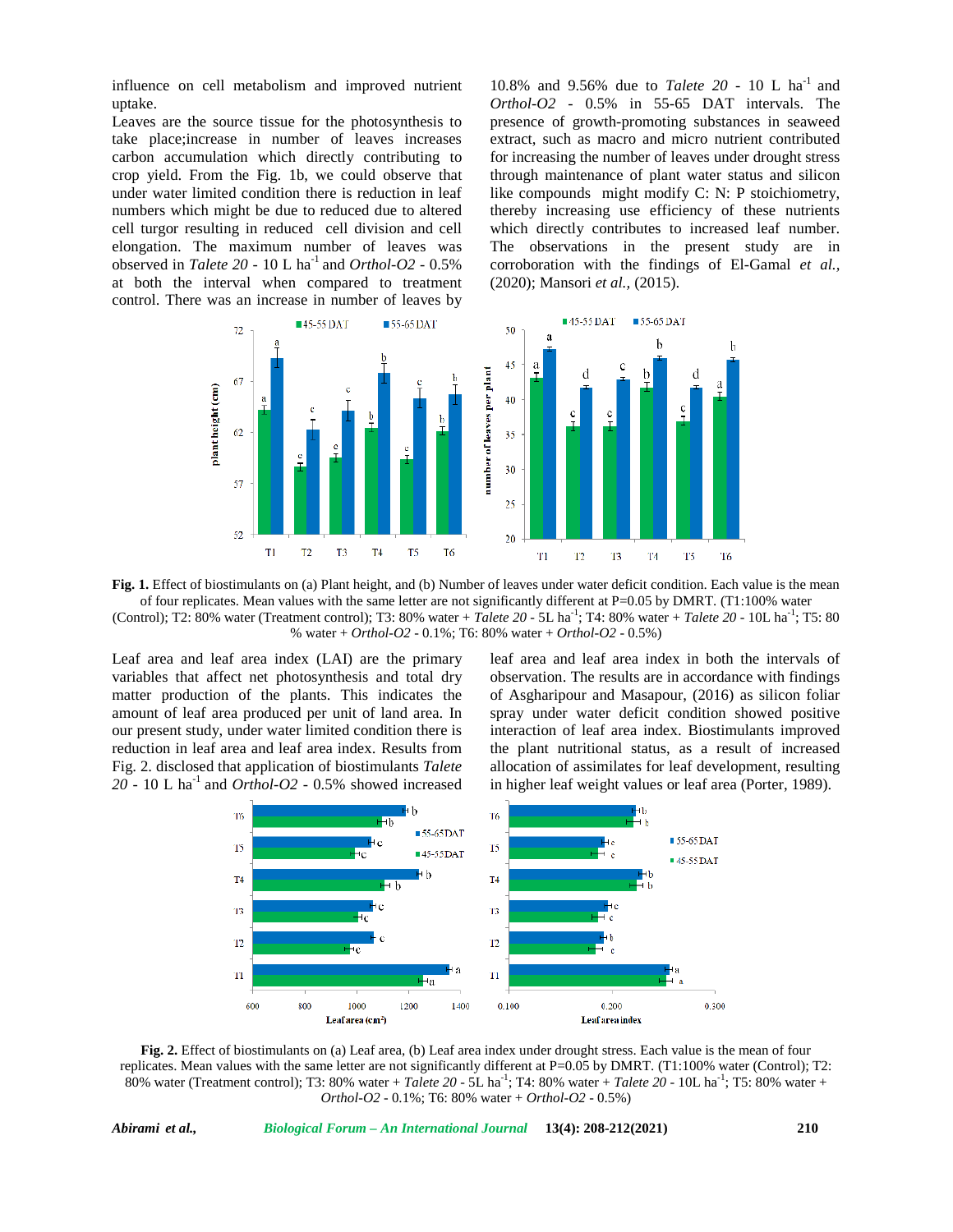Specific leaf weight indicates how much of biomass is produced per unit area. From the Table 1. It is observed that there is no significant difference among the treatments. Plants with biostimulants or no biostimulants under water limited showed similar

results on specific leaf weight. The present results are in contradiction with Jain *et al.,* (2018) in sugarcane under normal condition and (Umapathi *et al.,* 2021) in sorghum under water limited condition.

**Table 1: Effect of biostimulants on specific leaf weight, relative water content and total dry matter production under drought stress. Each value is the mean of four replicates. Mean values with the same letter are not significantly different at P=0.05 by DMRT. (T1:100% water (Control); T2: 80% water (Treatment control); T3: 80% water +** *Talete 20* **- 5L ha-1; T4: 80% water +** *Talete 20* **- 10L ha-1; T5: 80% water +** *Orthol-O2* **- 0.1%; T6: 80% water +** *Orthol-O2* **- 0.5%).**

| <b>Treatments</b>                                        | Specific leaf weight $(mg cm-2)$ |           | Relative water content $(\% )$ |           | Total dry matter production (g plant <sup>-1</sup> ) |           |
|----------------------------------------------------------|----------------------------------|-----------|--------------------------------|-----------|------------------------------------------------------|-----------|
|                                                          | 45-55 DAT                        | 55-65 DAT | 45-55 DAT                      | 55-65 DAT | 45-55 DAT                                            | 55-65 DAT |
| $T1:100\%$ water (Control)                               | 8.24a                            | 8.99a     | 78.75a                         | 76.75a    | 31.69a                                               | 46.10a    |
| T2:80 % water (Treatment control)                        | 7.44a                            | 8.57a     | 69.75c                         | 65.75c    | 26.13c                                               | 40.28c    |
| $T3:80\%$ water + <i>Talete</i> 20 - 5L ha <sup>-1</sup> | 7.49a                            | 8.69a     | 71.25c                         | 67.75bc   | 26.77c                                               | 41.31c    |
| T4:80% water + Talete 20- 10L ha <sup>-1</sup>           | 7.99a                            | 8.82a     | 75.50b                         | 71.75b    | 29.44b                                               | 43.87b    |
| $T5:80\%$ water + Orthol-O2 - 0.1%                       | 7.46a                            | 8.59a     | 71.00c                         | 66.75bc   | 26.69c                                               | 41.17c    |
| T6:80 % water + Orthol-O2 - $0.5\%$                      | 8.03a                            | 8.90a     | 76.00b                         | 71.00b    | 29.05b                                               | 43.09b    |
| SE(d)                                                    | 0.1955                           | 0.1387    | 0.5854                         | 1.1018    | 0.1847                                               | 0.2694    |
| $CD (P=0.05)$                                            | 0.3427                           | 0.2431    | 1.0262                         | 1.9315    | 0.3237                                               | 0.47227   |

Total dry matter production (TDMP) is strongly correlated with photosynthesis and yield. In our present study, under water limited situation there is significant reduction in total dry matter production due to reduced photosynthetic area and improper allocation of assimilates. In 45-55 DAT interval, application of biostimulants *Talete* 20 - 10 L ha<sup>-1</sup> (20.44g) and *Orthol*-*O2* - 0.5% (20.31g) doses showed higher biomass production whereas, in 55-65 DAT interval biostimulants at *Talete* 20 - 10 L  $ha^{-1}$  improved meta maximum biomass (56.73g). The results are in accordance with the findings of Hattori *et al.,* (2005) and Shahriari *et al.,* (2021). Biostimulants improved the total dry matter production probably through increasing the hormones like auxin and cytokinin activity in plant metabolism.

Relative water content (RWC) is recognized as a most relevant index for dehydration tolerance since it measures plant water status that reflects metabolic activity in tissues. The maximum RWC was observed in control by registering (78.75% and 76.75%) observed on 45-55 DAT and 55-65 DAT. Under water limited condition there was significant reduction in RWC when the plants were not treated with biostimulants. The biostimulant *Talete 20* - 10 L ha-1 and *Orthol-O2* - 0.5% enhanced the RWC by registering (75.50% and 76.00%) at 45-55 DAT. The results are in accordance with the findings of Kusvuran, (2021); Ghouri *et al.,* (2021). Relative water content is closely related to water uptake by the roots as well as water loss by transpiration. Plants treated with biostimulants might have controlled the leaf transpiration, causing increased leaf water content in relation to treatment control.

## **CONCLUSION**

The present research concludes that soil drenching or foliar application of plant or nutrient based biostimulants improve morphometric parameters and plant growth under water limited condition, especially when seaweed extract or silicic acid are applied. The improved growth might be due to biostimulants effective nutrient utilization for enhanced plant metabolism.

#### **FUTURE SCOPE**

The use of *Talete 20* and *Orthol-O2* is a sustainable approach to improve the crop growth for better yield under water limited condition in tomato. Assessing the effects of biostimulants in different crops at appropriate growth stages might be a viable option to enhance or sustain the crop yield under stress environments.

**Acknowledgement.** The authors thank M/s. Valagro Biosciences Private Limited, Hyderabad and Department of Crop Physiology, Tamil Nadu Agricultural University, Coimbatore for financial assistance and experimental facilities to carry out this part of work under Collaborative research project.

**Conflict of interest.** There is no conflict of interest among the authors.

#### **REFERENCES**

Aldrich, H.T., Salandanan, K., Kendall, P., Bunning, M., Stonaker, F., Külen, O., & Stushnoff, C. (2010). Cultivar choice provides options for local production of organic and conventionally produced tomatoes with higher quality and antioxidant content. *Journal of the Science of Food and Agriculture*, *90*(15): 2548-2555.